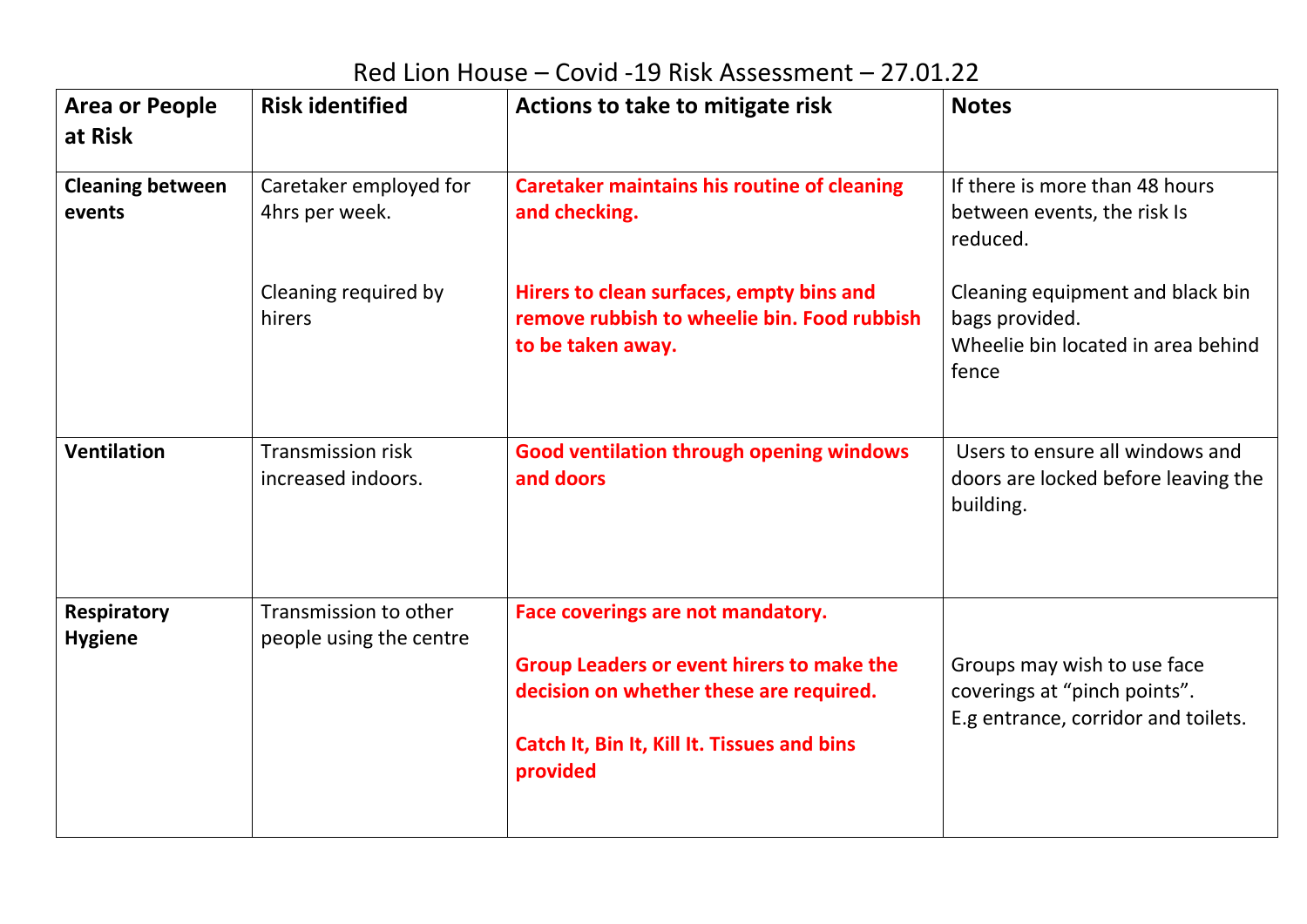## Red Lion House – Covid -19 Risk Assessment – 27.01.22

| <b>Area or People</b><br>at Risk | <b>Risk identified</b>                                | <b>Actions to take to mitigate risk</b>                                                                                                                                    | <b>Notes</b>                                                                                      |
|----------------------------------|-------------------------------------------------------|----------------------------------------------------------------------------------------------------------------------------------------------------------------------------|---------------------------------------------------------------------------------------------------|
| <b>Personal hygiene</b>          |                                                       | Users to be encouraged to wash or sanitise<br>hands regularly.                                                                                                             | Hand sanitiser and soap supplies to<br>be checked regularly by caretaker.                         |
| Children                         | Hand sanitiser accessible                             | Place sanitiser and cleaning materials out of<br>the reach of children.                                                                                                    |                                                                                                   |
| <b>Kitchen</b>                   | Working surfaces and<br>sinks                         | Hirers to clean all areas before use and wash,<br>dry and stow crockery and cutlery after use.<br>Hirers to bring their own food and drink.                                | Cleaning materials to be available,<br>checked and re-stocked as<br>necessary by caretaker.       |
| <b>Corridors &amp; toilets</b>   | Possible "pinch points"                               | Movement may need to be monitored                                                                                                                                          | Caretaker to ensure soap, paper<br>towels, tissues and toilet paper are<br>regularly replenished. |
| <b>Events</b>                    | Too many people arrive.                               | Hirers to use their discretion on viable<br>numbers for their activity. The capacity for<br>the main hall is 80 for seated functions and up<br>to 150 for standing events. | People must be turned away.                                                                       |
|                                  | An attendee/volunteer<br>develops Covid19<br>symptoms |                                                                                                                                                                            | <b>Trustee Chairman and hall</b><br>caretaker to be informed of illness.                          |